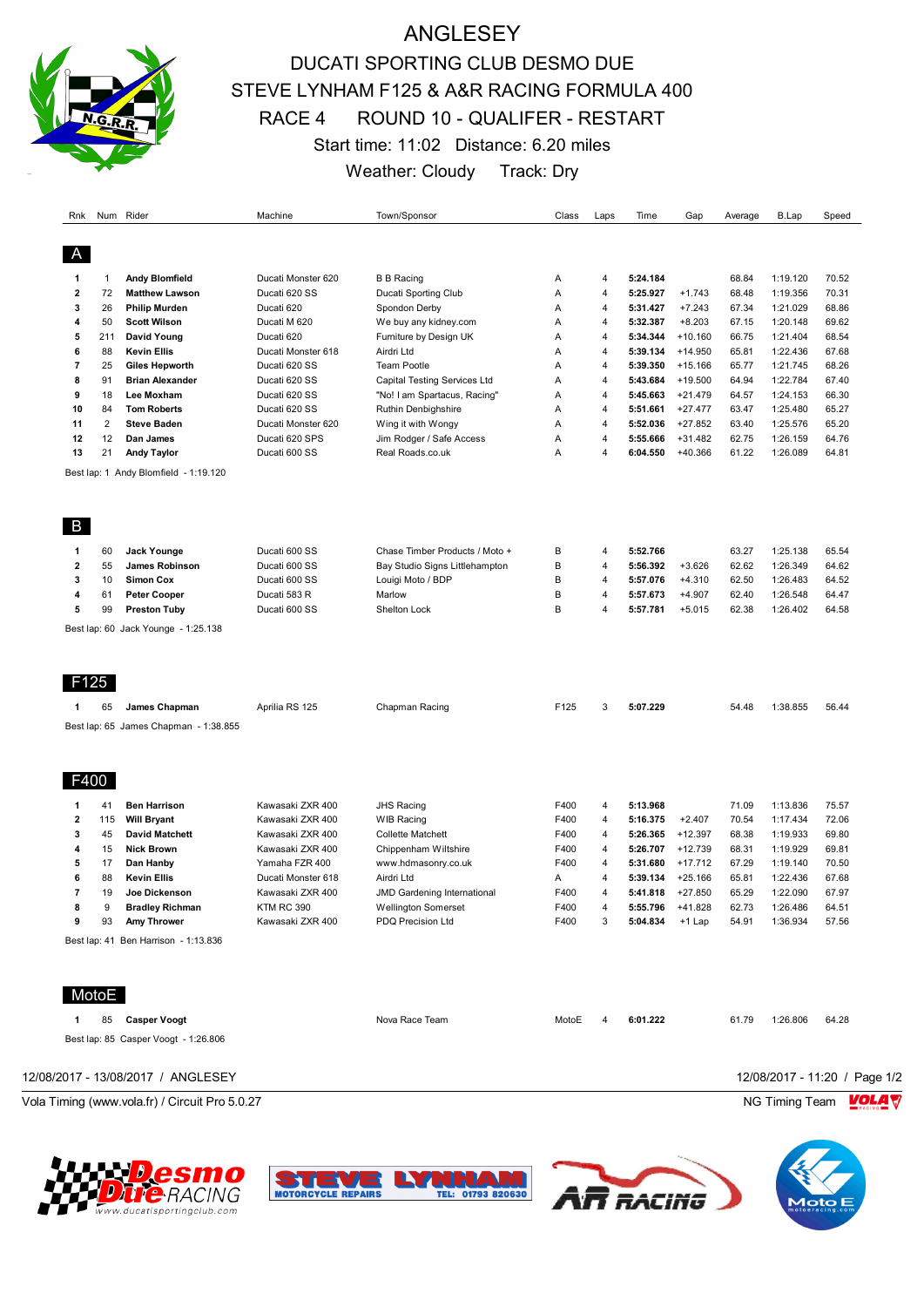ANGLESEY DUCATI SPORTING CLUB DESMO DUE STEVE LYNHAM F125 & A&R RACING FORMULA 400 RACE 4 ROUND 10 - QUALIFER - RESTART Start time: 11:02 Distance: 6.20 miles Weather: Cloudy Track: Dry

> **Desmo A - 90% of winner's average race speed - 61.96 mph Desmo B - 90% of winner's average race speed - 56.94 mph F400 - 90% of winner's average race speed - 63.98 mph F125 - 90% of winner's average race speed - 49.03 mph MotoE - 90% of winner's average race speed - 55.61 mph**

**No 41- Ben Harrison - DELAYING START PROCEDURE +10 SECONDS**

**Timekeeper Posting time** 

12/08/2017 - 13/08/2017 / ANGLESEY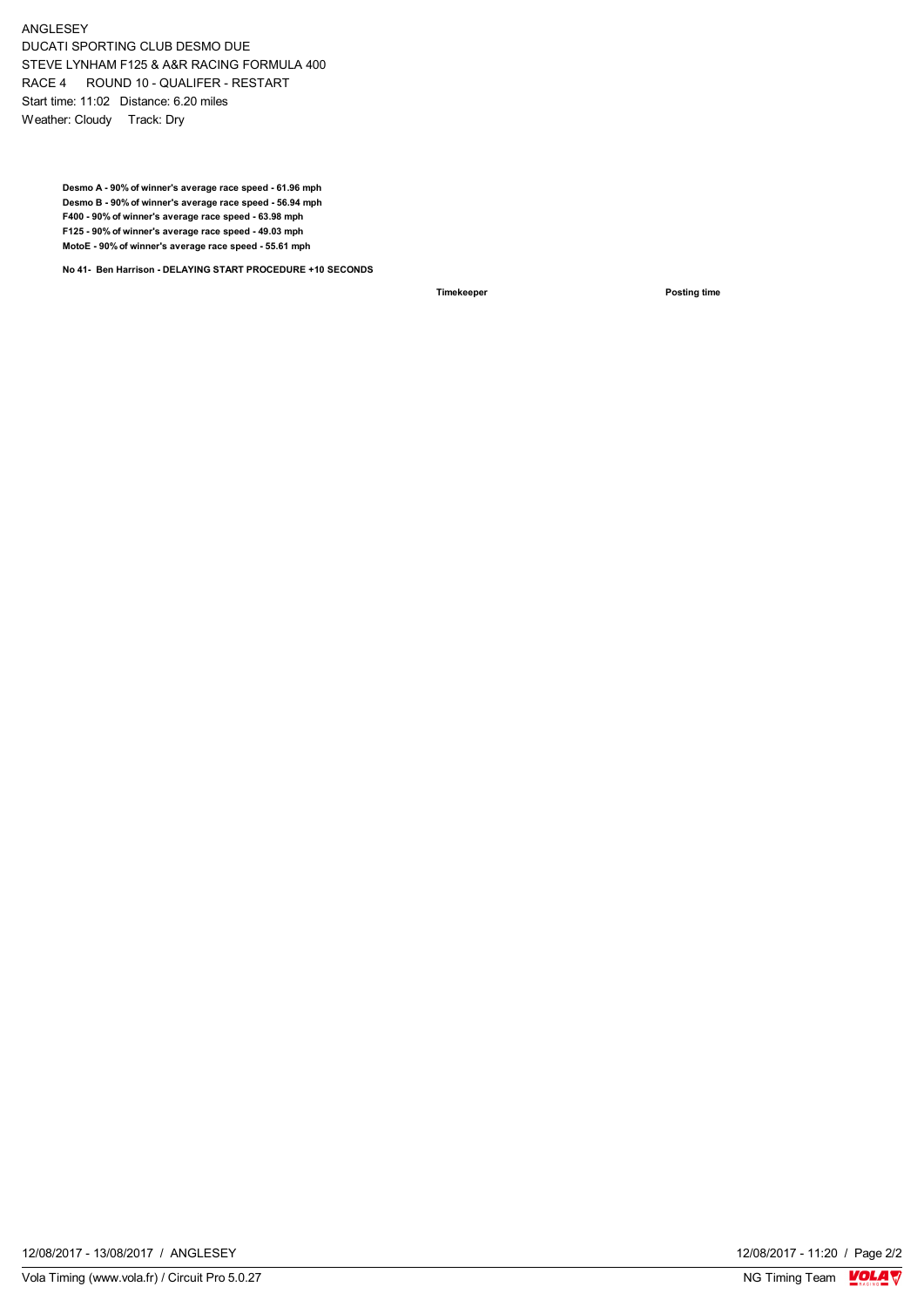

Amy Thrower

START

2 **1:36.934** 3 1:38.268

Andy Blomfield

START

2 **1:19.927** 3 **1:19.439** 4 **1:19.120**

Andy Taylor

**START** 

2 **1:26.089** 3 1:35.246 4 1:27.468

**Ben Harrison** 

**START** 

2 **1:14.202** 3 **1:13.836** 4 1:15.157

Bradley Richman

**START** 

2 **1:26.486**

1

1

1

1

# ANGLESEY DUCATI SPORTING CLUB DESMO DUE STEVE LYNHAM F125 & A&R RACING FORMULA 400 RACE 4 ROUND 10 - QUALIFER - RESTART LAP TIMES

| Lap                 | Time                   | Lap              | Time                 |
|---------------------|------------------------|------------------|----------------------|
| 3                   | 1:28.368               |                  |                      |
| 4                   | 1:27.254               |                  | <b>START</b>         |
|                     |                        | $\mathbf{1}$     |                      |
|                     |                        | $\overline{2}$   | 1:19.933             |
|                     | <b>Brian Alexander</b> | 3<br>4           | 1:20.316<br>1:20.183 |
|                     |                        |                  |                      |
|                     | <b>START</b>           |                  |                      |
| 1                   |                        |                  | David Young          |
| $\overline{2}$      | 1:23.098               |                  |                      |
| 3                   | 1:22.784               |                  |                      |
| 4                   | 1:22.999               | 1                | <b>START</b>         |
|                     |                        | 2                | 1:21.898             |
|                     |                        | 3                | 1:21.577             |
|                     | Casper Voogt           | 4                | 1:21.404             |
|                     |                        |                  |                      |
|                     | <b>START</b>           |                  |                      |
| $\mathbf{1}$        |                        |                  | Giles Hepworth       |
| $\overline{2}$<br>3 | 1:27.752<br>1:27.296   |                  |                      |
| 4                   | 1:26.806               |                  | <b>START</b>         |
|                     |                        | 1                |                      |
|                     |                        | 2                | 1:22.128             |
|                     | Dan Hanby              | 3                | 1:21.745             |
|                     |                        | 4                | 1:22.523             |
|                     | <b>START</b>           |                  |                      |
| 1                   |                        |                  |                      |
| $\overline{2}$      | 1:19.697               |                  | Jack Younge          |
| 3                   | 1:19.140               |                  |                      |
| 4                   | 1:20.454               |                  | <b>START</b>         |
|                     |                        | 1                |                      |
|                     |                        | 2<br>3           | 1:27.342<br>1:26.102 |
| Dan James           |                        | 4                | 1:25.138             |
|                     |                        |                  |                      |
|                     | <b>START</b>           |                  |                      |
| $\mathbf{1}$        |                        |                  | James Chapman        |
| $\overline{2}$      | 1:26.688               |                  |                      |
| 3<br>4              | 1:26.159<br>1:26.240   |                  | <b>START</b>         |
|                     |                        | 1                |                      |
|                     |                        | $\boldsymbol{2}$ | 1:40.763             |
|                     | David Matchett         | 3                | 1:38.855             |
|                     |                        |                  |                      |
|                     |                        |                  |                      |

12/08/2017 - 13/08/2017 / ANGLESEY 12/08/2017 - 11:12 / Page 1/2

1

Vola Timing (www.vola.fr) / Circuit Pro 5.0.27 NG Timing Team Motor NG Timing Team Motor NG Timing Team Motor





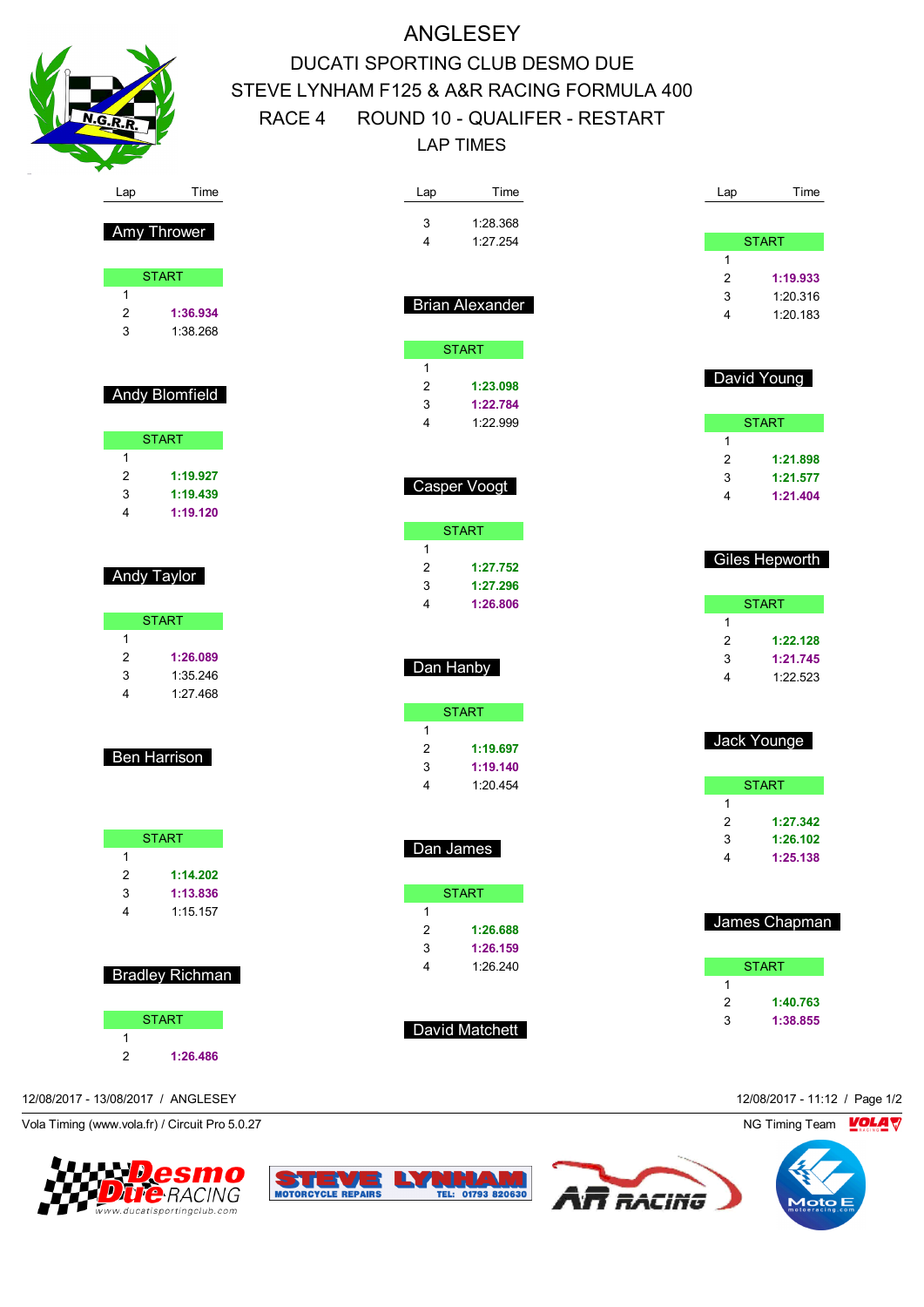ANGLESEY DUCATI SPORTING CLUB DESMO DUE STEVE LYNHAM F125 & A&R RACING FORMULA 400 RACE 4 ROUND 10 - QUALIFER - RESTART LAP TIMES

| Lap | Time           |  |
|-----|----------------|--|
|     | James Robinson |  |
|     | <b>START</b>   |  |
| 1   |                |  |
| 2   | 1:26.607       |  |
| 3   | 1:26.349       |  |
| 4   | 1.26.581       |  |
|     |                |  |
|     |                |  |
|     | Joe Dickenson  |  |
|     |                |  |
|     |                |  |

|   | <b>START</b> |
|---|--------------|
| 1 |              |
| 2 | 1:23.011     |
| 3 | 1:22.469     |
| 4 | 1:22.090     |

### Kevin Ellis

|   | <b>START</b> |
|---|--------------|
| 1 |              |
| 2 | 1:22.922     |
| 3 | 1:22.436     |
|   | 1.22.581     |

# Lee Moxham

|   | <b>START</b> |
|---|--------------|
| 1 |              |
| 2 | 1:24.718     |
| 3 | 1:24.467     |
|   | 1:24.153     |

### Matthew Lawson

|   | <b>START</b> |
|---|--------------|
|   |              |
| 2 | 1:19.527     |
| 3 | 1:19.356     |
|   | 1:20.219     |

### Nick Brown

|   | <b>START</b> |
|---|--------------|
| 1 |              |
| 2 | 1:20.175     |
| 3 | 1:21.462     |
| 4 | 1:19.929     |

|   | Pete Randall |
|---|--------------|
|   | <b>START</b> |
| 1 |              |
| 2 | 1:22.922     |
| 3 | 1:22.436     |
|   | 1.22.581     |
|   |              |

Lap Time

|   | Peter Cooper |  |
|---|--------------|--|
|   | <b>START</b> |  |
| 1 |              |  |
| 2 | 1:26.548     |  |
| 3 | 1.26 727     |  |
|   | 1:26.826     |  |

Philip Murden

| START    |
|----------|
|          |
| 1:21.168 |
| 1:21.029 |
| 1:21.326 |
|          |

## Preston Tuby

|   | <b>START</b> |
|---|--------------|
|   |              |
| 2 | 1:27.021     |
| 3 | 1:26.461     |
|   | 1:26.402     |

# Scott Wilson

| <b>START</b> |
|--------------|
|              |
| 1:21.149     |
| 1:20.487     |
| 1:20.148     |
|              |

# Simon Cox

| <b>START</b> |
|--------------|
|              |
| 1:26.674     |
| 1:26.483     |
| 1:26.770     |
|              |

| Lap | Time         |
|-----|--------------|
|     |              |
|     | Steve Baden  |
|     |              |
|     | <b>START</b> |
| 1   |              |
| 2   | 1:25.824     |
| 3   | 1:25.576     |
|     | 1:25.578     |

### Tom Roberts

| START |          |  |  |  |  |  |  |  |  |  |
|-------|----------|--|--|--|--|--|--|--|--|--|
| 1     |          |  |  |  |  |  |  |  |  |  |
| 2     | 1:26.043 |  |  |  |  |  |  |  |  |  |
| 3     | 1:25.510 |  |  |  |  |  |  |  |  |  |
| 4     | 1:25.480 |  |  |  |  |  |  |  |  |  |

# Will Bryant

|   | <b>START</b> |
|---|--------------|
| 1 |              |
| 2 | 1:18.265     |
| 3 | 1:17.549     |
| 4 | 1:17.434     |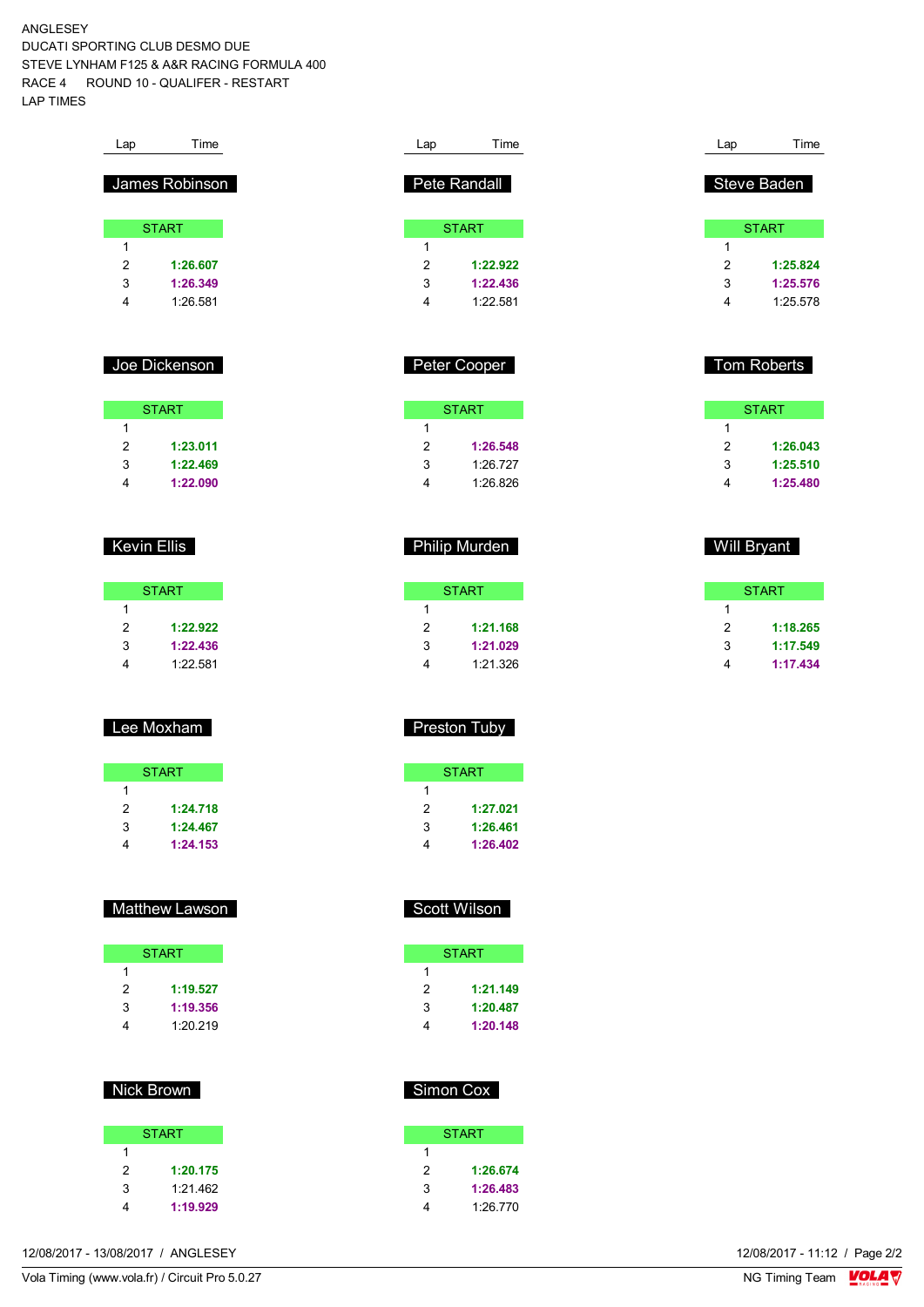

ANGLESEY DUCATI SPORTING CLUB DESMO DUE STEVE LYNHAM F125 & A&R RACING FORMULA 400 RACE 4 ROUND 10 - QUALIFER - RESTART LAP CHART

|                  |    |     | 3.  | 4.           | 5. | 6. |    | $-8.$ | 9. | 10. | 11. | 12. | $-13.$ | 14. | 15. | 16. | 17.            | 18.            | 19.            | 20. | 21.             | 22.             | 23.    | 24. | 25. | 26. | 27. | 28.             |
|------------------|----|-----|-----|--------------|----|----|----|-------|----|-----|-----|-----|--------|-----|-----|-----|----------------|----------------|----------------|-----|-----------------|-----------------|--------|-----|-----|-----|-----|-----------------|
| Start            |    |     |     |              |    |    |    |       |    |     |     |     |        |     |     |     |                |                |                |     |                 |                 |        |     |     |     |     |                 |
| Lap 1            | 41 | 115 | 15  |              | 45 | 72 | 26 | 211   | 50 | 88  | 18  | 17  | 25     | 9   | 60  | 19  | 84             | 91             | $\overline{2}$ | 21  | 12              | 55              | $10-1$ | 61  | 99  | 85  | 65  | 93              |
| Lap2             | 41 | 115 | -15 |              | 45 | 72 | 26 | 211   | 50 | 17  | 88  | 25  | 18     | -19 | 91  | -9  | 84             | $\overline{2}$ | 60             | 21  | 12 <sup>2</sup> | 55              | $10-1$ | 61  | 99  | 85. | 93  | 65 <sup>°</sup> |
| Lap <sub>3</sub> | 41 | 115 |     | $72^{\circ}$ | 45 | 15 | 26 | 17    | 50 | 211 | 88  | 25  | 19     | 91  | 18  | 84  | $\overline{2}$ | 60             | 9              | 12  | 55              | 10 <sup>°</sup> | 61     | 99  | 85  | -21 | 93  | 65              |
| Lap 4            | 41 | 115 |     | 72           | 45 | 15 | 26 | 17    | 50 | 211 | 88  | 25  | 19     | 91  | 18  | 84  | $\overline{2}$ | 60             | 12             | 9   | 55              | 10              | 61     | 99  | 85  | 21  |     |                 |

12/08/2017 - 13/08/2017 / ANGLESEY 12/08/2017 - 11:09 / Page 1/1

Vola Timing (www.vola.fr) / Circuit Pro 5.0.27 NG Timing Team VOLA V